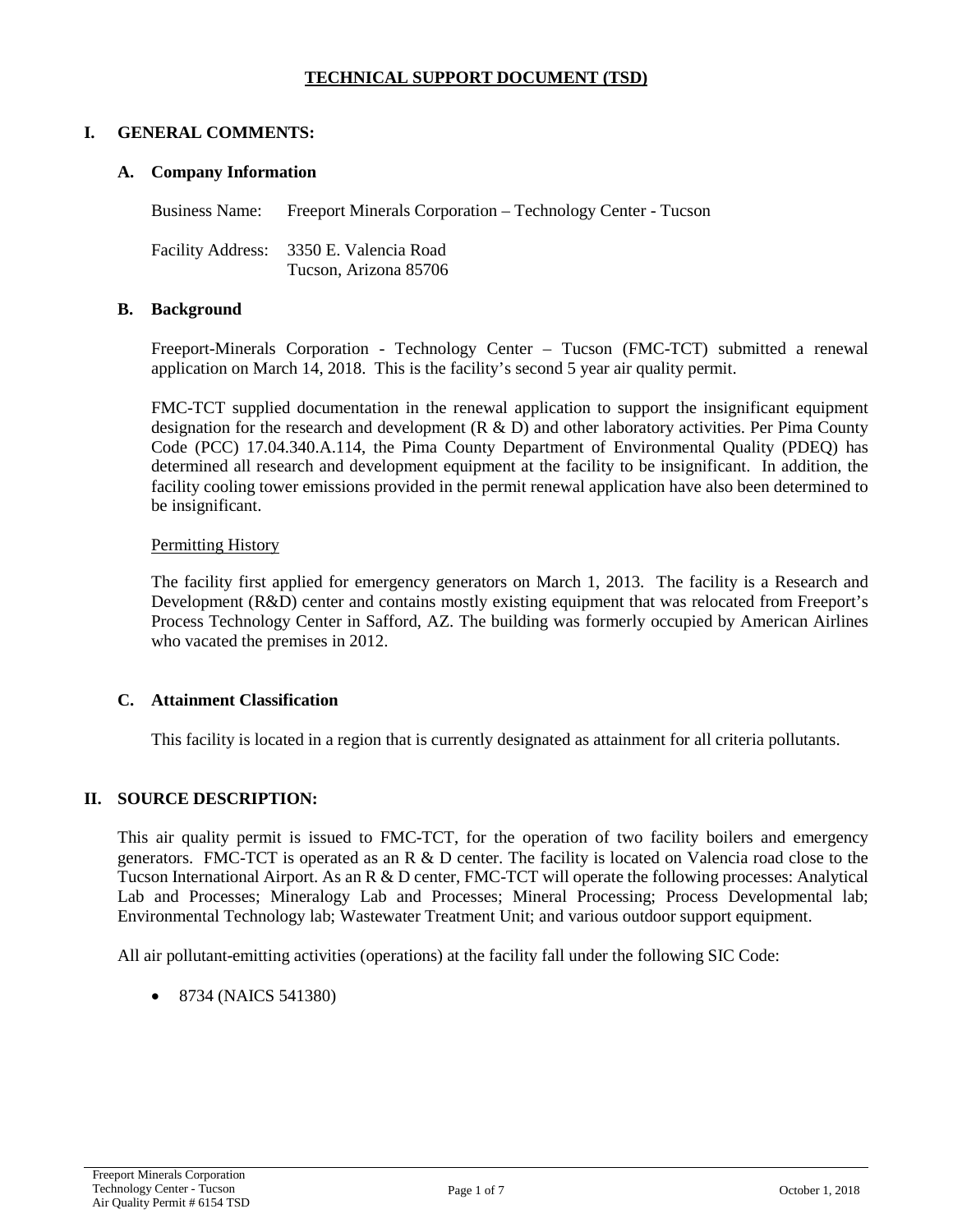#### **A. Process Description and Operating Hours**

The operating schedule (business hours) at the facility is not limited and the equipment can operate 7 days/week, 24 hours a day, 365 days a year subject to the permits limitations. The facility operates two boilers and two 1500 hp emergency generators. The emergency generators are limited to 100 hours of maintenance & readiness testing, and qualified non-emergency operation for up to 50 hours in accordance with the federal requirements. There are no limitations for operation of the emergency generators during true emergencies. The operating hours of the boilers is not limited.

## **B. Air Pollution Control Equipment**

None.

## **III. REGULATORY HISTORY:**

#### **A. Testing & Inspections**

No testing is required of the boilers or emergency generators. The facility will be inspected following PDEQ procedures.

#### **B. Permit Deviation Reports**

None.

## **IV. EMISSION ESTIMATES:**

Based on the facility application, FMC-TCT, is a **Class II; True Minor Source** for all regulated pollutants. The facility has two cooling towers located at the property for which the application for renewal included the potential to emit (PTE) 9.47 tons of PM10 and PM2.5 as a result of the cooling towers drift. PDEQ has reviewed the cooling tower emission estimates and determined the emissions to be insignificant in accordance with PCC 17.04.340.A(114).j.

The following table summarizes the potential to emit of the source. These emission values are taken from applicable emission standards and/or Air Pollutant Emission Factors compiled in US EPA's AP-42.

| Controlled Facility-Wide Potential Emissions of Pollutants <sup>1</sup> (tons/yr) |           |           |                 |            |      |                 |            |                          |              |               |
|-----------------------------------------------------------------------------------|-----------|-----------|-----------------|------------|------|-----------------|------------|--------------------------|--------------|---------------|
| <b>NSPS</b><br><b>HAPs</b><br><b>Conventional or Criteria Air Pollutant</b>       |           |           |                 |            |      |                 |            |                          |              |               |
| PM <sub>2.5</sub>                                                                 | $PM_{10}$ | <b>PM</b> | NO <sub>x</sub> | <b>VOC</b> | CO   | SO <sub>2</sub> | Lead       | N/A                      | <b>Total</b> | <b>Single</b> |
| 0.39                                                                              | 0.41      | 0.44      | 5.97            | 0.53       | 5.91 | 0.02            | Negligible | $\overline{\phantom{a}}$ | 0.07         | < 0.07        |

 $1$  Boiler PTE is calculated on unlimited operation when firing natural gas. Emergency generator engine PTE is calculated on maintenance and readiness testing limitations (100 hour/year). Emergency generator operation during true emergencies is not limited.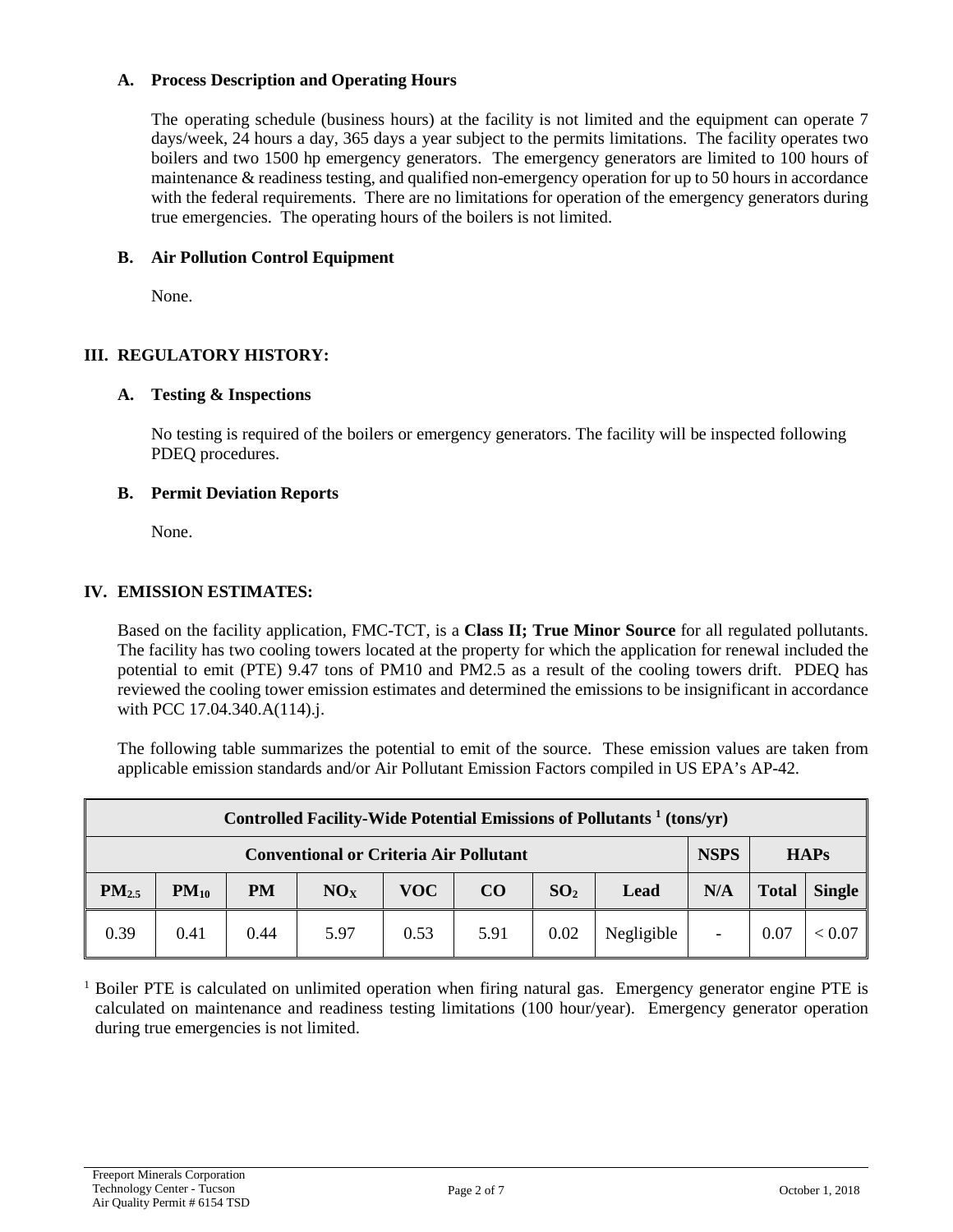#### **V. APPLICABLE REQUIREMENTS**

#### **40 CFR, Part 60 Standards of Performance for New Stationary Sources (NSPS)**

Appendix A Test Methods

#### **40 CFR, Part 63 National Emission Standards for Hazardous Air Pollutants Source Categories (NESHAP)**

| Subpart A    | <b>General Provisions</b>                                       |
|--------------|-----------------------------------------------------------------|
| Subpart ZZZZ | NESHAP for Stationary Reciprocating Internal Combustion Engines |

#### **Pima County Code Title 17, Chapter 17.11 – General Provisions for Permits**

#### **Article I – General Provisions**

| 17.11.010 | <b>Statutory Authority</b>                            |
|-----------|-------------------------------------------------------|
| 17.11.020 | Planning, Constructing, or Operating Without a Permit |

#### **Article II – General Provisions for Stationary Source Permits**

| 17.11.060 | Permit Display or Posting   |
|-----------|-----------------------------|
| 17.11.120 | Material permit condition   |
| 17.11.160 | Test methods and procedures |
| 17.11.210 | Performance tests           |
|           |                             |

#### **Pima County Code Title 17, Chapter 17.13 – Individual and General Permits and Permit Revisions for Class II and Class III Permits**

#### **Article I – General Provisions**

| 17.13.010 | Application processing procedures |
|-----------|-----------------------------------|
| 17.13.020 | Permit contents                   |

#### **Article II – Permit Revisions, Renewals and Transfers for Class II and Class III Permits**

| 17.13.100 | Facility changes that require a permit revision                      |
|-----------|----------------------------------------------------------------------|
| 17.13.110 | Procedures for certain changes that do not require a permit revision |
| 17.13.130 | Minor revisions                                                      |
| 17.13.140 | Significant revisions                                                |
| 17.13.150 | Reopening, revocation, or termination                                |
|           |                                                                      |

#### **Article III – Emissions for Class II and Class III Sources**

- 17.13.180 Annual Emissions Inventory Questionnaire
- 17.13.190 Excess Emissions reporting requirements

#### **Article V – Fees for Class II, Class III, and General Permits**

17.13.240 Fees related to Class II and Class III permits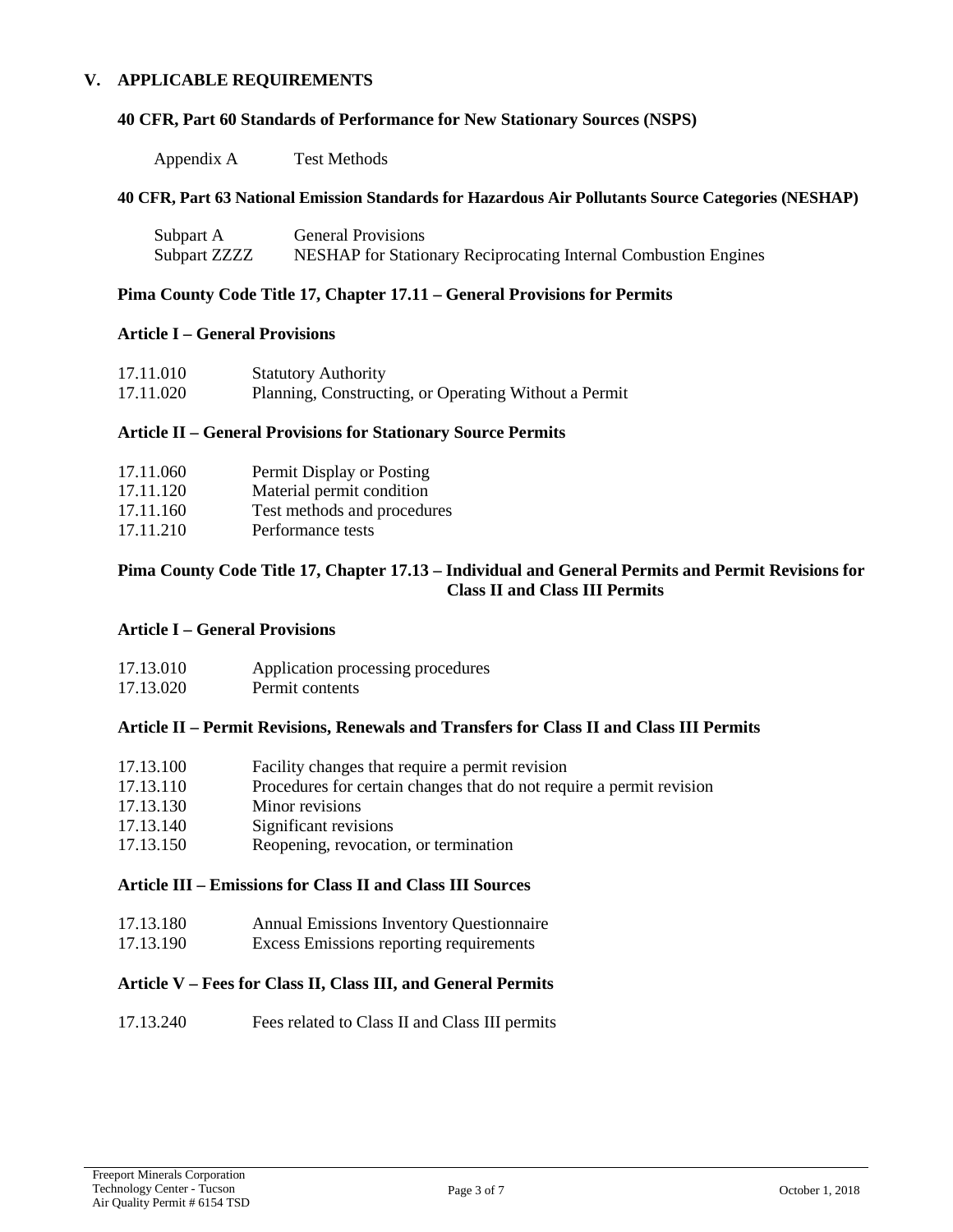#### **Pima County Code Title 17, Chapter 17.14 – Activity Permits**

| 17.14.040 | <b>Fugitive Dust Activity permits</b> |
|-----------|---------------------------------------|
| 17.14.060 | Asbestos NESHAP activity permits      |
| 17.14.080 | Open burning permits                  |

#### **Pima County Code Title 17, Chapter 17.16 – Emission Limiting Standards**

#### **Article I – General Provisions**

| 17.16.010 | Local rules and standards; Applicability of more than one standard |
|-----------|--------------------------------------------------------------------|
| 17.16.020 | Noncompliance with applicable standards                            |
| 17.16.030 | Odor limiting standards                                            |

#### **Article II – Visible Emission Standards**

| 17.16.040 | Standards and applicability (includes NESHAP) |
|-----------|-----------------------------------------------|
| 17.16.050 | Visibility limiting standard                  |

#### **Article IV – New and Existing Stationary Source Performance Standards**

| 17.16.130   | Applicability                                                                      |
|-------------|------------------------------------------------------------------------------------|
| 17.16.165   | Standards of performance for fossil fuel fired industrial and commercial equipment |
| 17.16.230.D | Standards of performance for storage vessels for petroleum liquids                 |
| 17.16.340   | Standards of performance for stationary rotating machinery                         |
| 17.16.400.A | Organic solvents and other organic materials                                       |
| 17.16.430.F | Standards of performance for unclassified sources                                  |
|             |                                                                                    |

#### **Pima County Code Title 17, Chapter 17.20 – Emissions Source Testing and Monitoring**

| 17.20.010 | Source sampling, monitoring and testing |
|-----------|-----------------------------------------|
| 17.20.040 | Concealment of emissions                |

#### **Pima County Code Title 17, Chapter 17.24 – Emission Source Recordkeeping and Reporting**

17.24.020 Recordkeeping for compliance determination

#### **VI. REQUIREMENTS SPECIFICALLY IDENTIFIED AS NON-APPLICABLE**

NSPS Subpart LL, Standards of Performance for Stationary Metallic Mineral Processing Plants does not apply to the source because, per 40 CFR 60.380, crushers and mills are not located at an open pit mine or at a mill/concentrator.

#### **VII. PERMIT CONTENTS AND APPLICABILITY DETERMINATIONS**

#### **A. Permit and Permit Summary:**

Specific Conditions have been organized into permit sections specific to the equipment and emission source categories at the facility.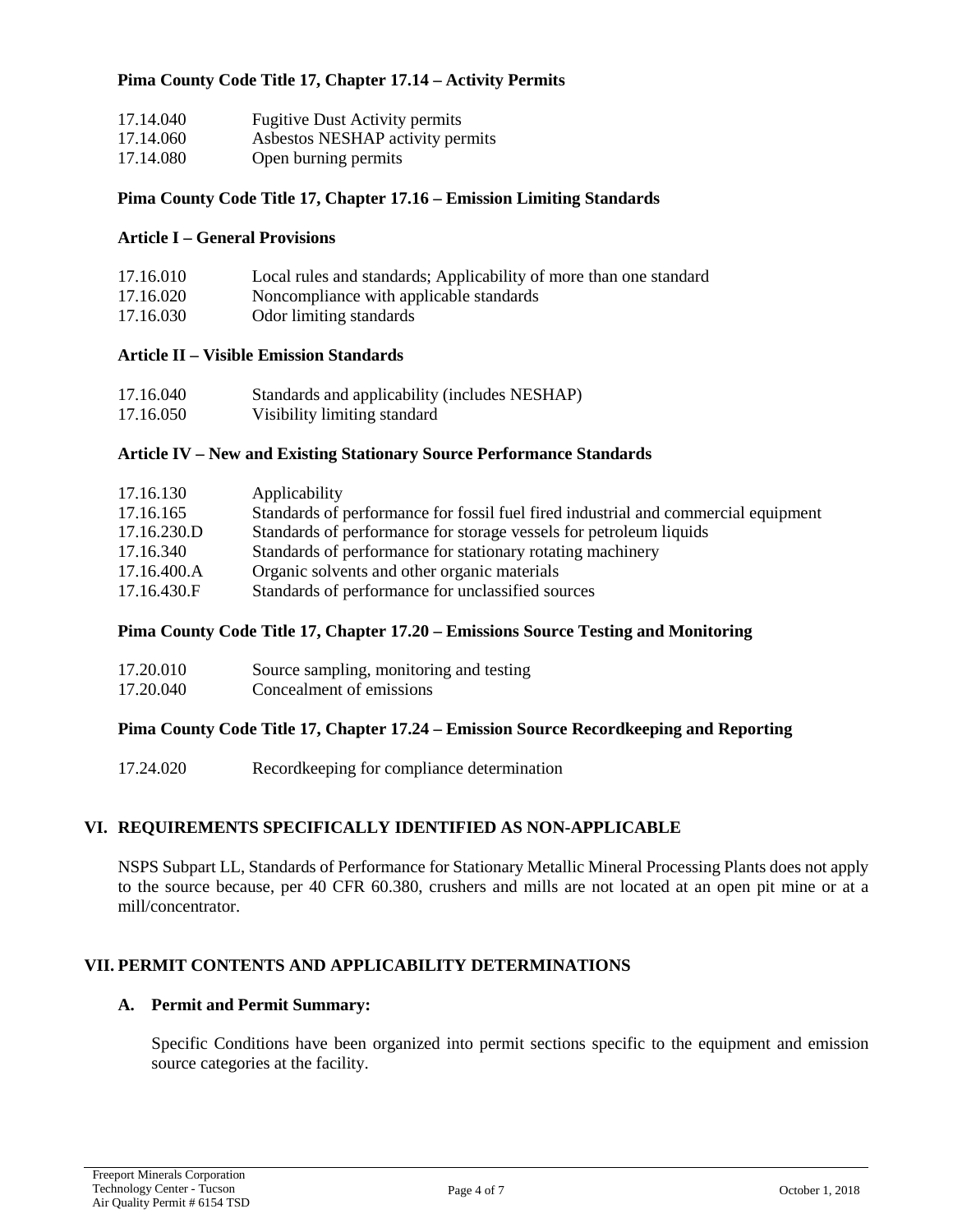#### **B. General Conditions**

The General Conditions (Conditions 1-7) are conditions that are required in all Class II/III permits relating to compliance, excess emissions and emergency reporting, property rights, fee payment, duty to provide information to the Control Officer, and permit severability.

#### **C. Specific Conditions:**

#### §1 – General Applicability (Conditions 8-12)

This section of the permit provides a reference to the statutory authority to regulate emissions from the facility, the permit classification, SIC Code, identified facility sources, and permit sections.

#### §2 – Facility-Wide Operations (Conditions 13 – 32)

This section contains local County provisions that are applicable to all sources of air contaminants in Pima County and to the facility and Permittee in general. This section serves to streamline general provisions from the other sections of the permit and also includes general provisions for monitoring, recordkeeping, reporting requirements, facility changes, and testing. The facility-wide standards in this section that apply generally to the facility include: operating hours; general control requirements; general materials and VOC handling; odor; opacity; visibility; and the requirement to obtain activity permits (as applicable).

#### §3 – Fossil Fuel Fired Industrial and Commercial Equipment (Conditions 33 – 36)

This section contains local County requirements and operating limitations for boilers, heaters, and fuel fired equipment. The boilers are limited in this section to firing natural gas only. The definition for natural gas in this section is a broad definition that also includes LPG or Propane for use in temporary boilers or as an alternate fuel if required.

#### §4 – NESHAP for CI RICE (Emergency Designated Engines) (Conditions 37-45)

This section contains applicable National Emission Standards for Hazardous Air Pollutants (NESHAP), found in Title 40, Code of Federal Regulations (CFR), Part 63, Subpart ZZZZ for Reciprocating Internal Combustion Engines (RICE) that apply to the two 1500 hp compression ignition (CI) emergency engines. All federal conditions found in this section are requirements directly from the CFR, applicable, and cited in the permit. This section also includes the following local County monitoring conditionsfor the engines:

a. Operating Limitation (Conditions 37, 42, 43.a, 44.a):

The Permittee is limited from operating the engines in excess of 100 hours for maintenance and readiness testing, and no more than 50 hours for qualified non-emergency operation in accordance with the federal requirements for emergency designated engines. The Permittee is required to monitor the number of hours operated each month through the run hour meter and calculate and record the 12-consecutive month total to monitor compliance with the limits.

b. Fuel Limitation (Conditions 39, 43.d, 44.d):

## c. Opacity (Conditions 40, 43.e, 44.e):

The Permittee cannot allow any equipment to emit effluents (such as exhaust from a generator) that exceed specific values of opacity (the degree to which light cannot pass through the plume of effluent/exhaust.) The Permittee demonstrates compliance by checking the exhaust from the emergency generator at least quarterly while the generator is operating, and keeping complete records of these checks.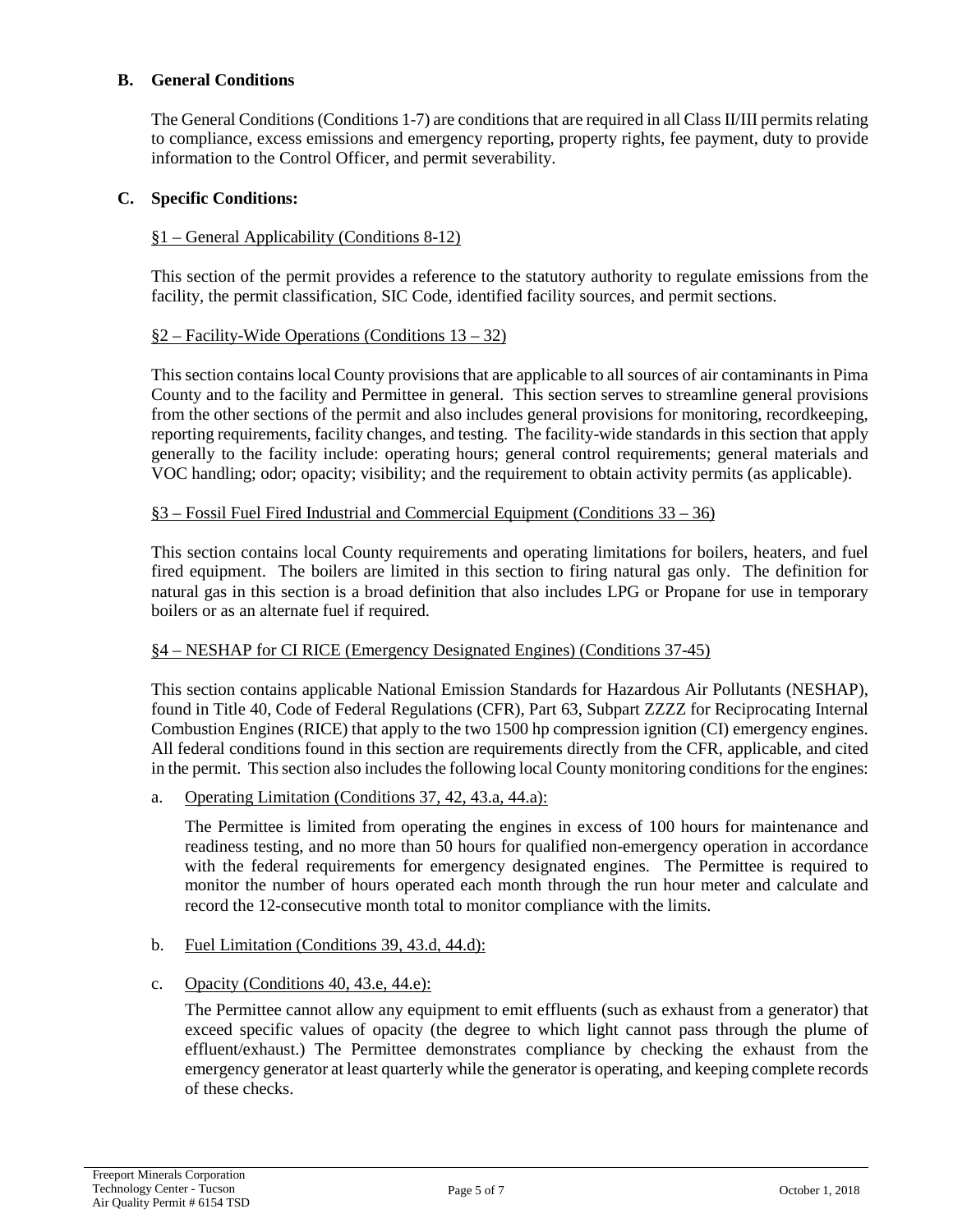#### §5 – Specific Applicability Provisions (Conditions 46-48)

This section of the permit includes specific applicability criteria that relate all applicable standards to the facility and the authorized facility equipment and/or operations listed in the permit equipment list (Attachment 3 of the permit).

#### **VIII. PERIODIC MONITORING**

This is a Class II/III permit and as such does not include the submittal of a semiannual summary report of required monitoring or an annual compliance certification to the Control Officer. The permit only requires the facility to maintain the required periodic monitoring records on site and their submittal as requested by the Control Officer in order to demonstrate compliance.

## **IX. CONTROL TECHNOLOGY DETERMINATION**

No control technologies to be determined; the source is not subject to RACT, BACT or LAER.

## **X. EXCLUSION OF PCC PARTICULATE MATTER DISCHARGE RATE STANDARDS**

The applicable PCC rule for limiting the maximum particulate matter discharge rates for certain sources is not normally included in Class II and III area source permits as explained below.

- For particulate matter sources, the calculated maximum particulate matter discharge rate, as provided in Title 17, yields maximum rates that far exceed the emissions expected from most typical area sources. For example a 200 ton/hour process source, which is typical for an average construction aggregate screening operation, would be limited to a maximum particulate matter discharge rate of 40.4 lbs/hour or 177 tons/year. This limit far exceeds estimated emissions from typical sources using EPA AP-42 emission factors and the source is far more likely to exceed opacity and visibility limiting standards well before reaching this limit.
- With regard to fuel burning equipment, PCC 17.16.165.C limits the emissions of particulate matter from commercial and industrial fossil-fuel fired equipment (including but not limited to boilers). This limit is also not included in Class II or III permits because allowable emissions are consistently over an entire order of magnitude higher than EPA AP-42 estimated potential emissions. The chart over page, illustrates the point.